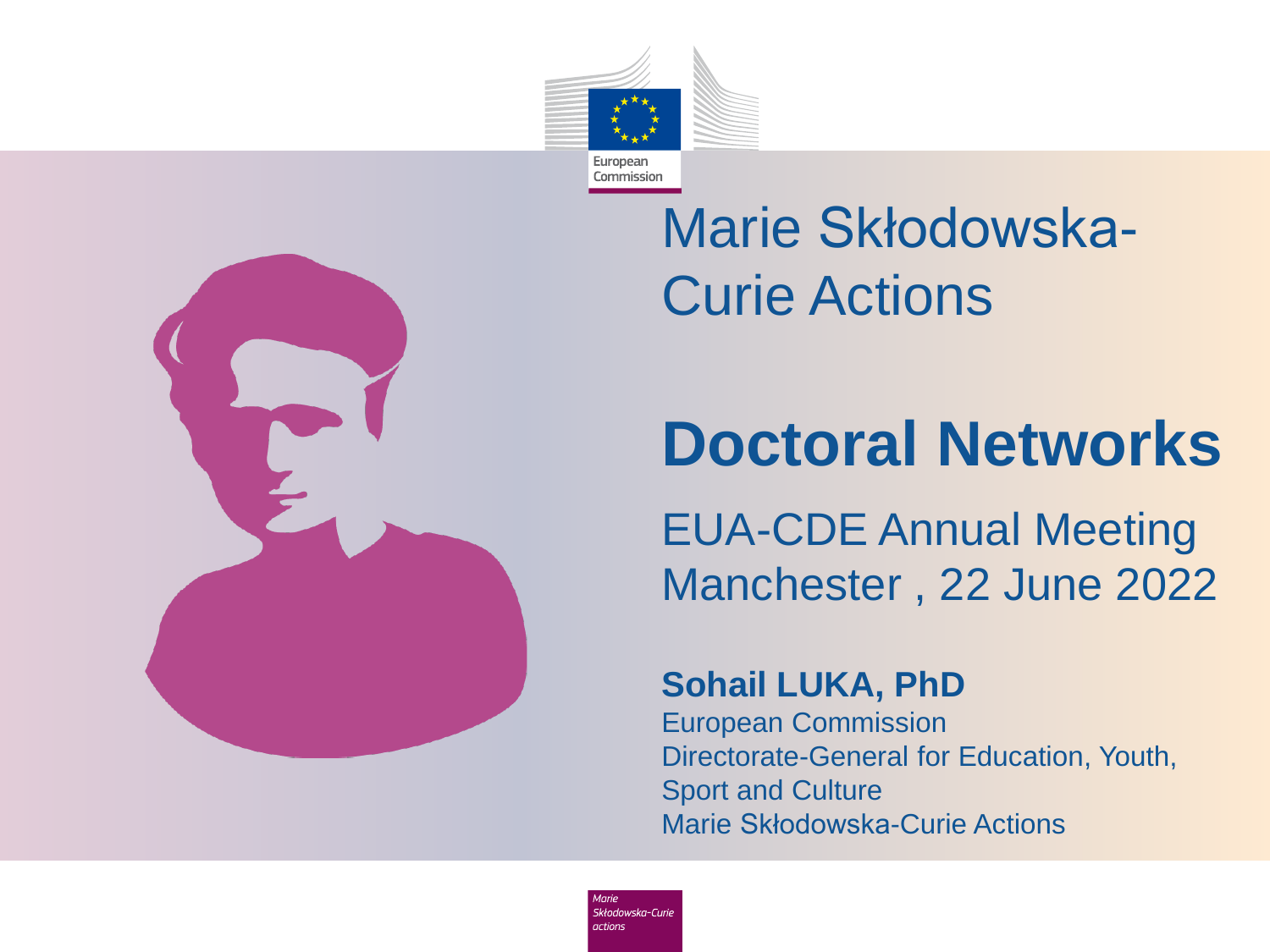### **Horizon Europe EURATOM**



#### **Budget: EUR 95.5 billion**



**2021 2027**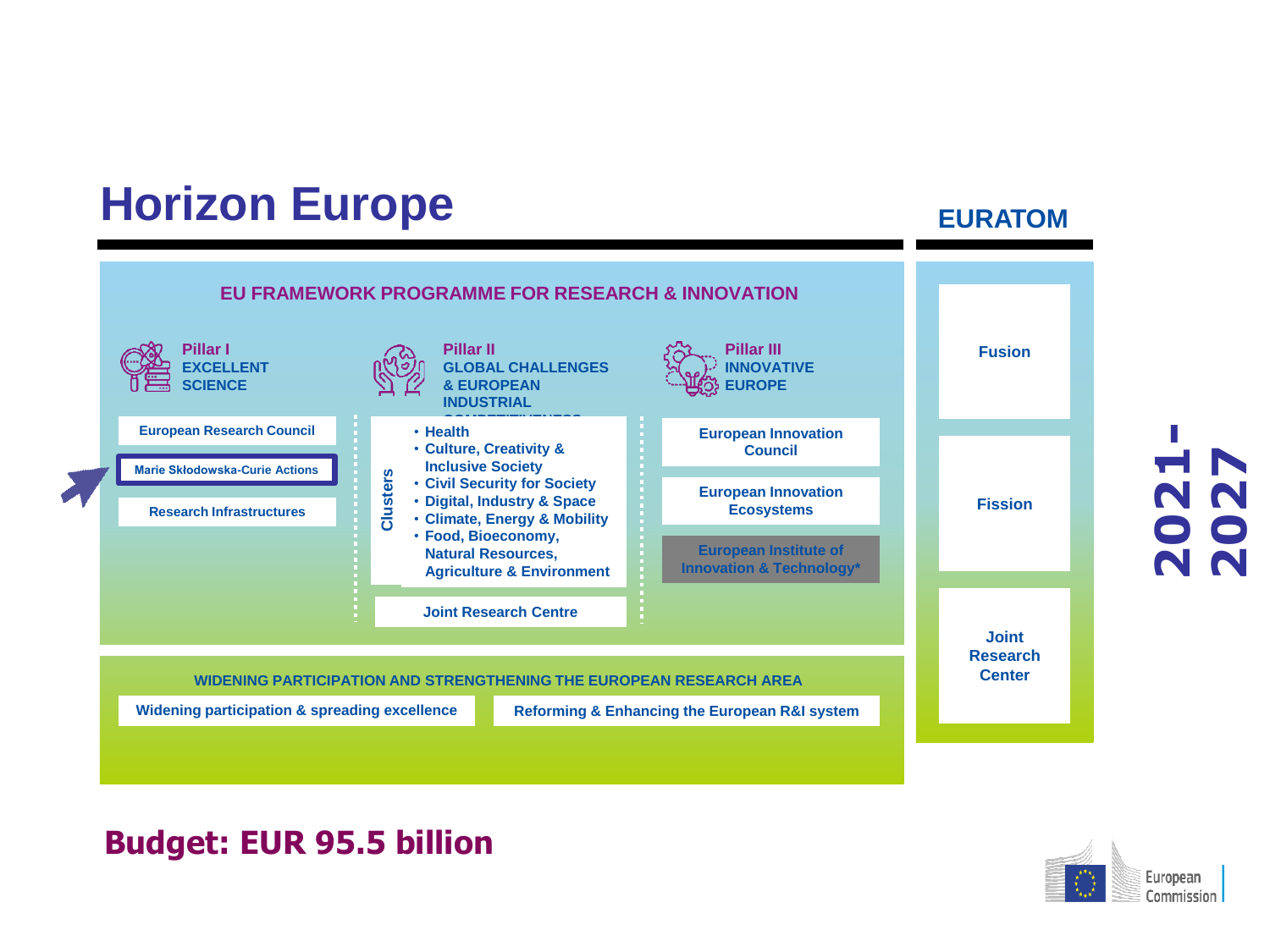### **Pillar I: Excellent Science**

#### **Reinforcing and extending the excellence of the Union's science base**

#### **European Research Council**

Frontier research by the best researchers and their teams

#### **Marie Skłodowska Curie Actions**

Equipping researchers with new knowledge and skills through mobility and training

#### **€16 billion €6.6 billion €2.4 billion**

#### **Research Infrastructures**

Integrated and interconnected world-class research infrastructures



**12 Nobel Prize winners** either backed by or involved in the Marie Skłodowska-Curie Actions between 2012 and 2020



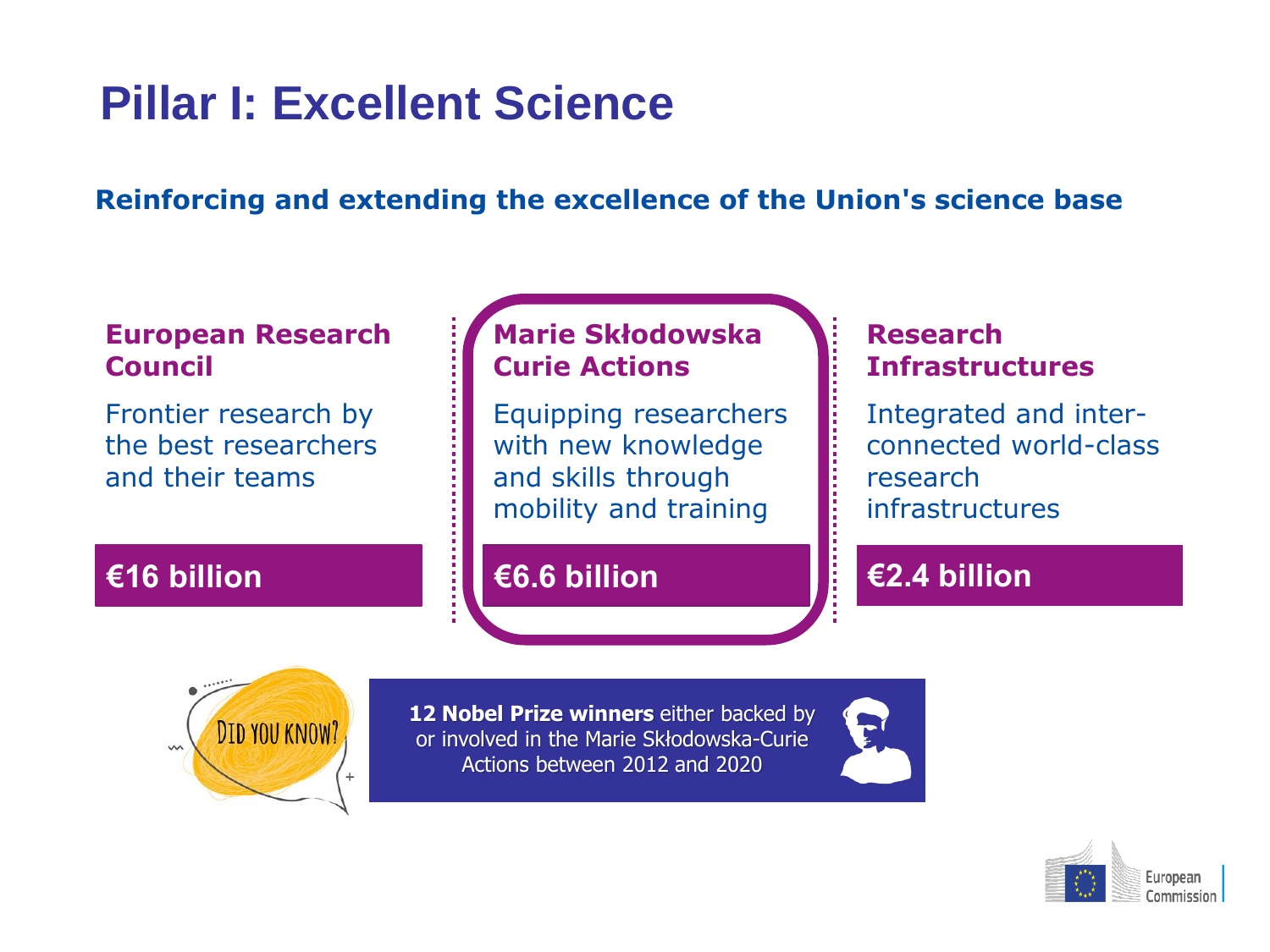## **Introduction to MSCA: key features**



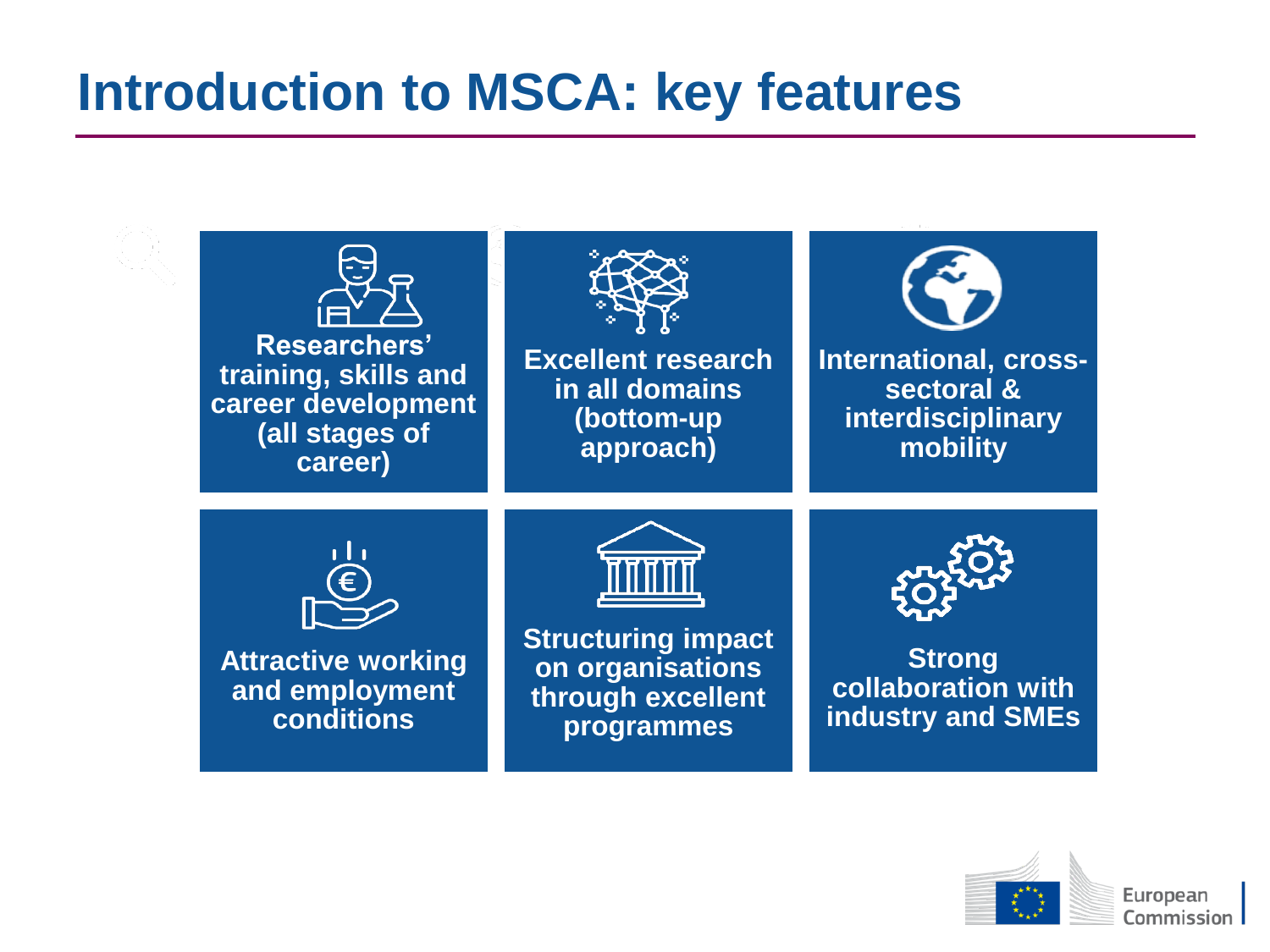## **The Actions**



50% of MSCA Budget

### **COFUND**

*Co-funding doctoral and postdoctoral programmes*

MSCA and **Citizens** 

*Public outreach events (Night)*



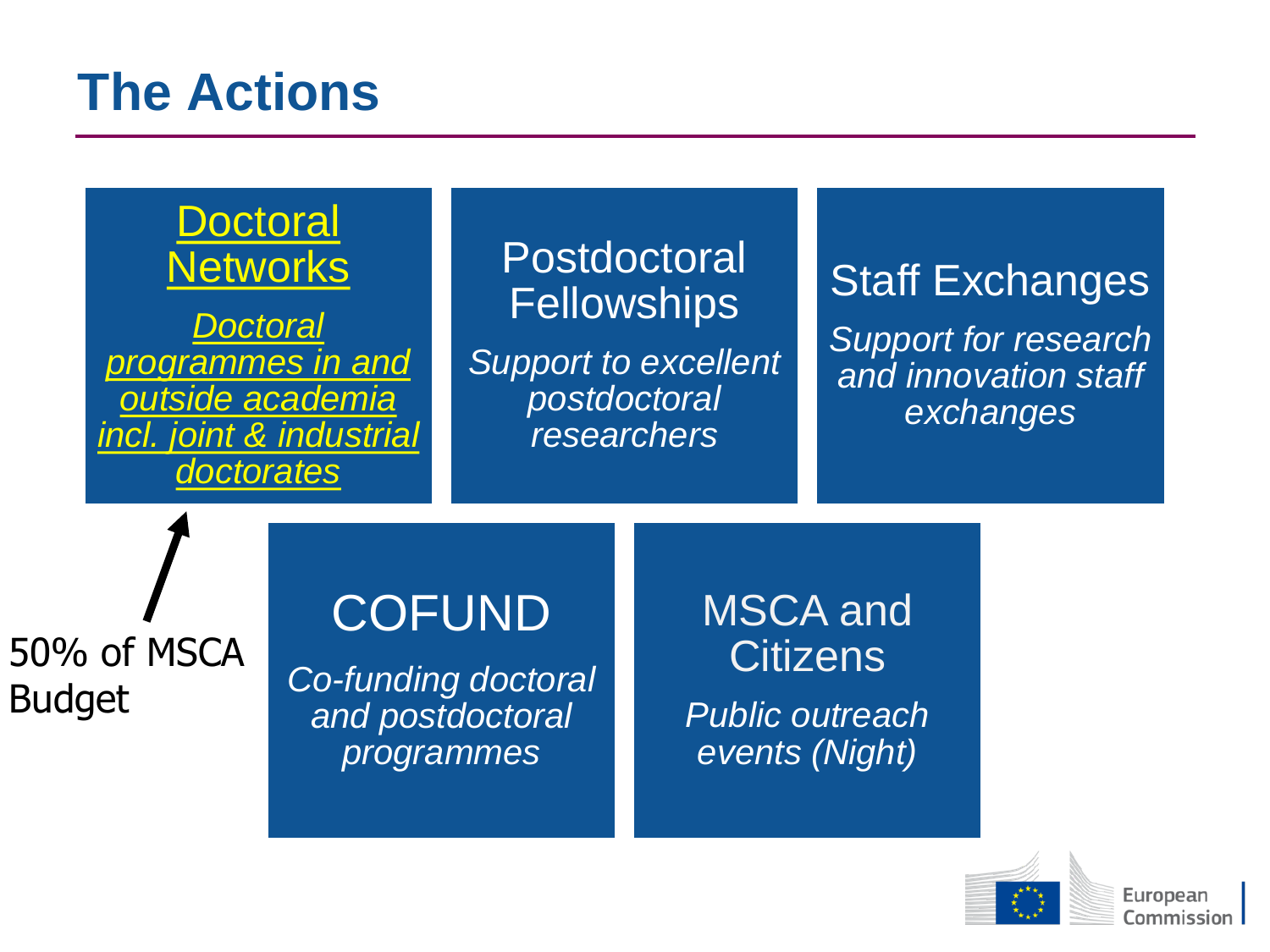**Doctoral Networks (Standard):** A consortium of at least 3 entities offering innovative doctoral training in academia and/or non-academia.

**Industrial Doctorates:** Doctoral candidates step outside academia to develop skills in industry and business by being jointly supervised by the academic and nonacademic organisations.

**Joint Doctorates:** Highly integrated doctoral training leading to joint, double or multiple doctoral degrees and with the candidate selection and supervision jointly done by the degree-awarding institutions.

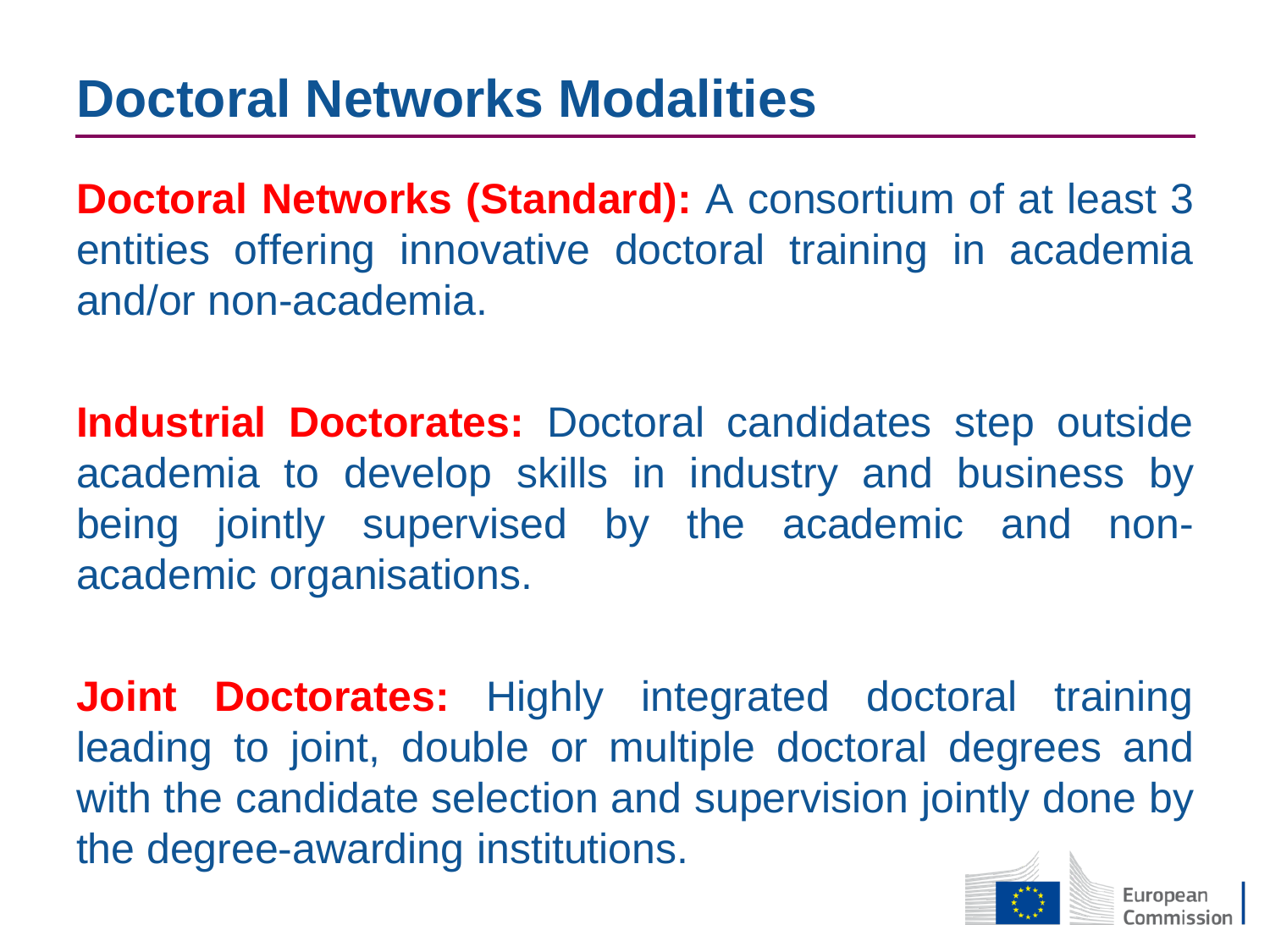#### **MSCA Doctoral Networks**









**DURATION** 4 years

**COMPOSITION** Min 3 organisations in 3 different EU MS or HE AC (at least 1 MS)

**FELLOWSHIP** Between 3 and 36 months

**BUDGET** 360 PM for regular DN; 540 PM for Industrial Doctorates & Joint **Doctorates** 

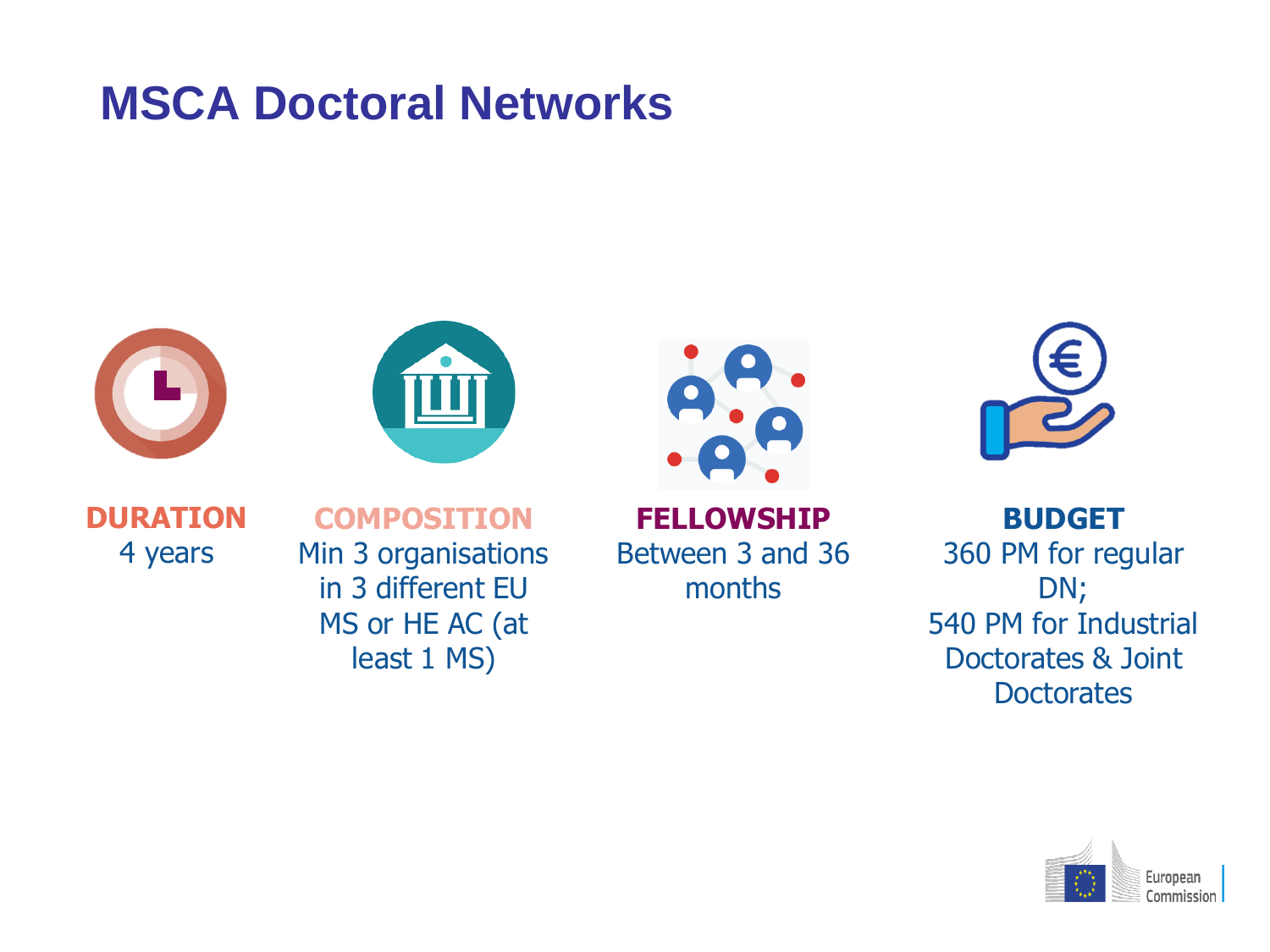### **Features**

#### **Scope:**

- Any field, any topic (Bottom up)
- Any nationality can apply for fellowships

#### **Size and Time Aspects:**

- Up to 360 person-month (standard) + 180 **additional** person-month as incentive for ID and JD
- **Programme**: Max 48 months
- **Fellowship**: Between 3 and 36 months
- **Secondments**: Up to 1/3 of fellowship duration for standard DN and with no upper limit for ID and JD
- **Industrial Doctorate**: Minimum 50% of the fellowship duration spent at the non-academic sector European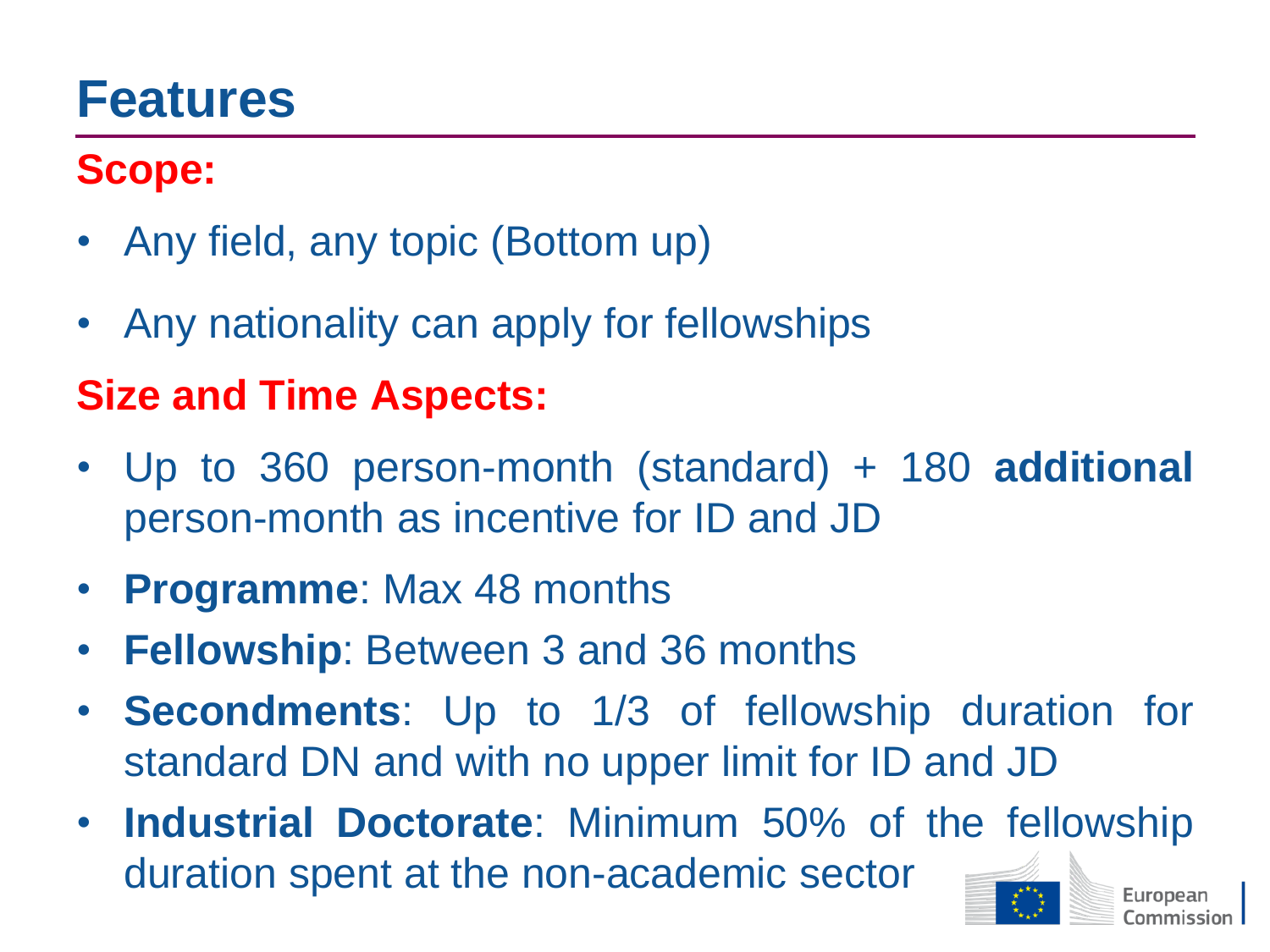### **DNs Strategic Value (1): Structuring Effects**

- MSCA DN does not simply fund the fellowships; it **funds networks/doctoral programmes**.
- Powerful element in structuring the EHEA and the ERA.
- Joint Doctorates as a structuring vehicle.
- Structuring effects for universities; deep collaboration culture and administrative infrastructure becoming part of the DNA of Higher Education Institutions.

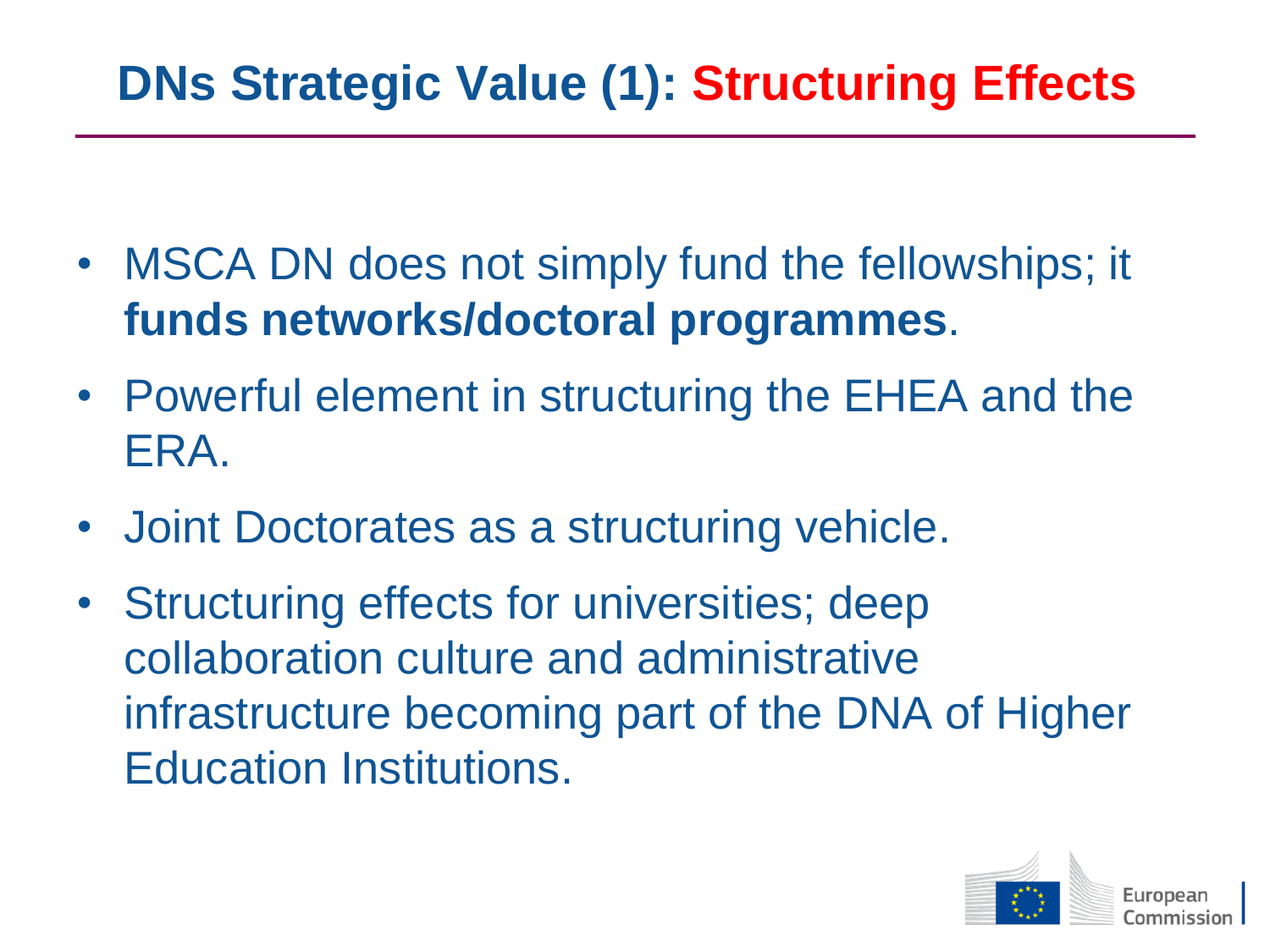### **DNs Strategic Value (2): Being a trend setter**

- Training on **transferable skills** (communication, science-policy interface, IPR…) at individual and network level
- Career development plan
- New guidelines on supervision
- Green Charter (also for other MSCAs)
- Bridging Academic and Non-Academic: Industrial Doctorate; Inter-Sectoral Secondments.

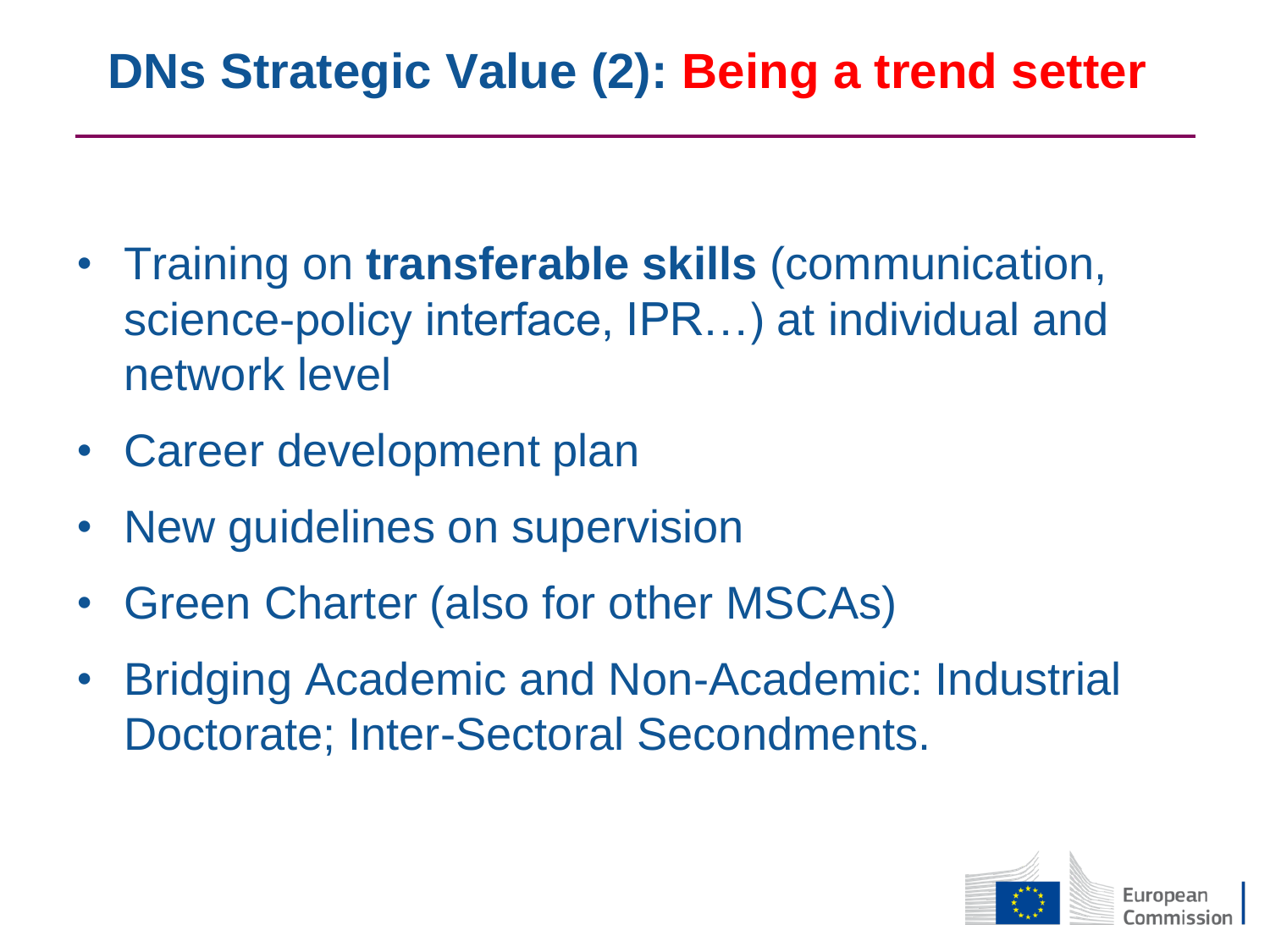### **DNs Strategic Value (3): Attractiveness of European programmes**

- Attractive for doctoral candidates, universities and employers.
- Access to wider portfolio of courses, expertise and infrastructure for **doctoral candidates**.
- As well as skills relevant for **innovation and long-term employability**
- **Formal acknowledgement** of international and interdisciplinary experiences providing more attractiveness to **employers**.
- Contribute to **internationalisation,** attractiveness international visibility of European doctoral programmes